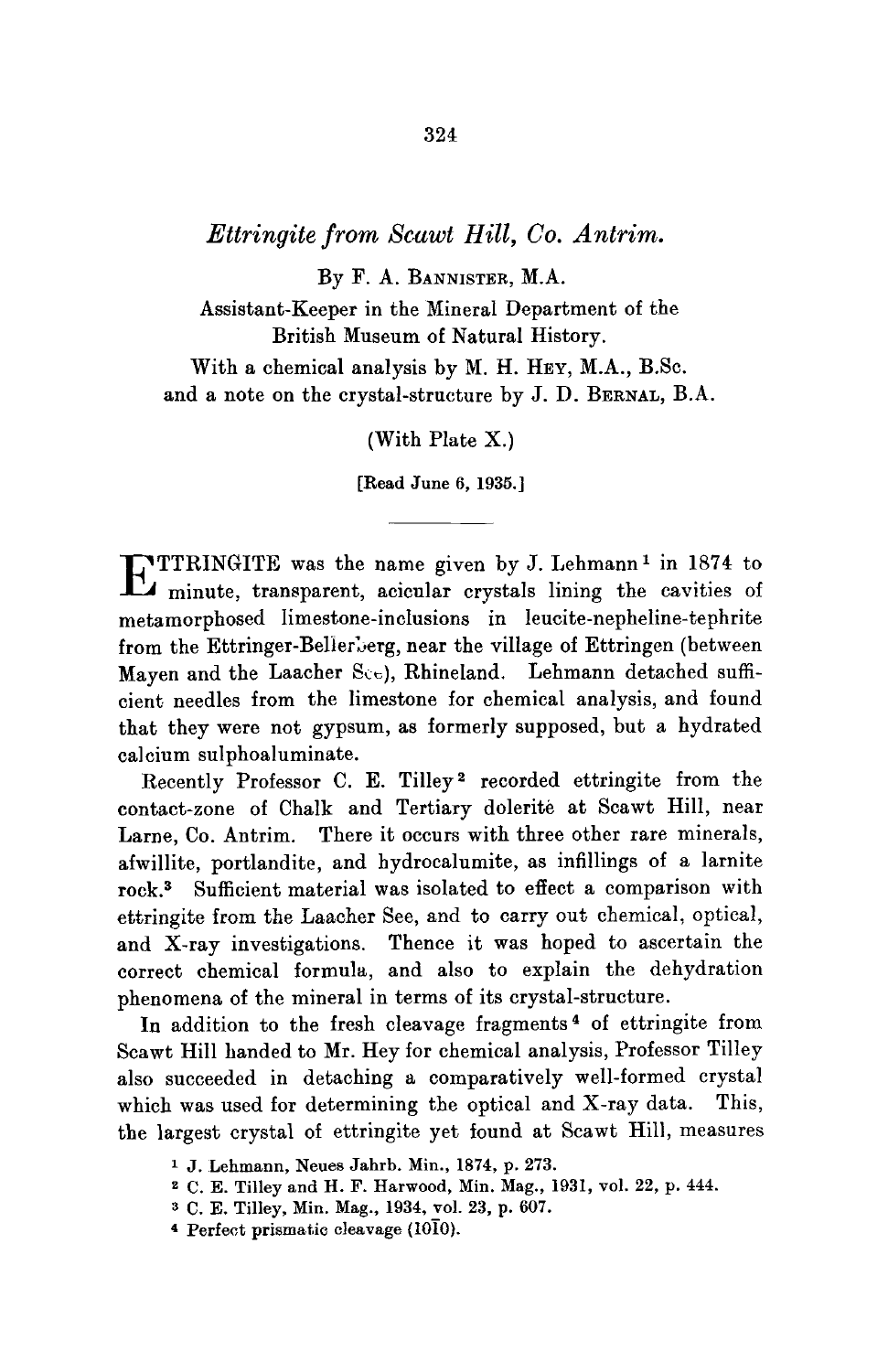$1.1 \times 0.8 \times 0.5$  mm., and has a specific gravity  $1.772+0.002$  obtained by suspending in a mixture of carbon tetrachloride and bromoform. It possesses five prism faces of the form  $m(10\overline{1}0)$  and one small face  $a(11\overline{2}0)$ ; no pyramidal or basal faces, however, can be observed, so that the axial ratio and symmetry could only be obtained by X-ray methods. A Lauegram taken along the c-axis reveals an hexagonal axis and vertical planes of symmetry, showing that the crystalstructure is built upon an hexagonal, not a rhombohedral, lattice. Spots, however, on one side of the photograph reveal a distortion of the crystal. This distortion must be restricted to a twist about the c-axis, since the layer-lines of a rotation photograph about this axis are truly aligned. Owing to this distortion of the crystal, rotation photographs about the  $[10\overline{1}0]$  and  $[11\overline{2}0]$  axes are slightly mis-set but yield consistent and fairly accurate values for the aspacing. The unit-cell dimensions obtained from rotation photographs are  $a11.24+0.02$ ,  $c21.45+0.05$  Å. The calculated axial ratio is therefore  $a: c = 1:1.908$ . The axial ratios obtained from goniometric measurements of ettringite from Ettringer-Bellerberg, Laacher See, by Lehmann and more recently by R. Brauns<sup>1</sup> should be doubled to correspond with the true lattice dimensions. Their values, c 0.94345 and 0.9946, then become c 1.8869 and 1.9892.

The crystal of ettringite used for X-ray work offers two prisms suitable for refractive index measurements. The refracted images of a monochromatic source were, however, too weak to be observed, and the minimum deviation method yielded results only for white light,  $\omega=1.4655+0.0005$ ,  $\epsilon=1.4618+0.0005$ ,  $\omega-\epsilon=0.0037+$ 0.0002. Table I gives all the available optical data and specific gravity determinations of ettringite. Data for artificial ettringite,<sup>2</sup> a product of interest in the chemistry of Portland cement, are included, although X-ray confirmation of its identity with the natural mineral is lacking.

A chemical analysis of cleavage fragments of ettringite, approximate specific gravity  $1.78$ , from Scawt Hill was then carried out by Mr. Hey giving the results shown in table II. The chemical and optical data so far obtained are in fair agreement with Lehmann's and Brauns's for ettringite from Ettringer-Bellerberg, Laacher See.

I R. Brauns, Die Mineralien der Niederrheinischen Vulkangebiete. Stuttgart, 1922, p. 173. [Min. Abstr., 2-24.]

<sup>2</sup> W. Lerch, F. W. Ashton, and R. H. Bogue, Bureau of Standards Journ. Research, Washington, 1929, vol. 2, p. 715.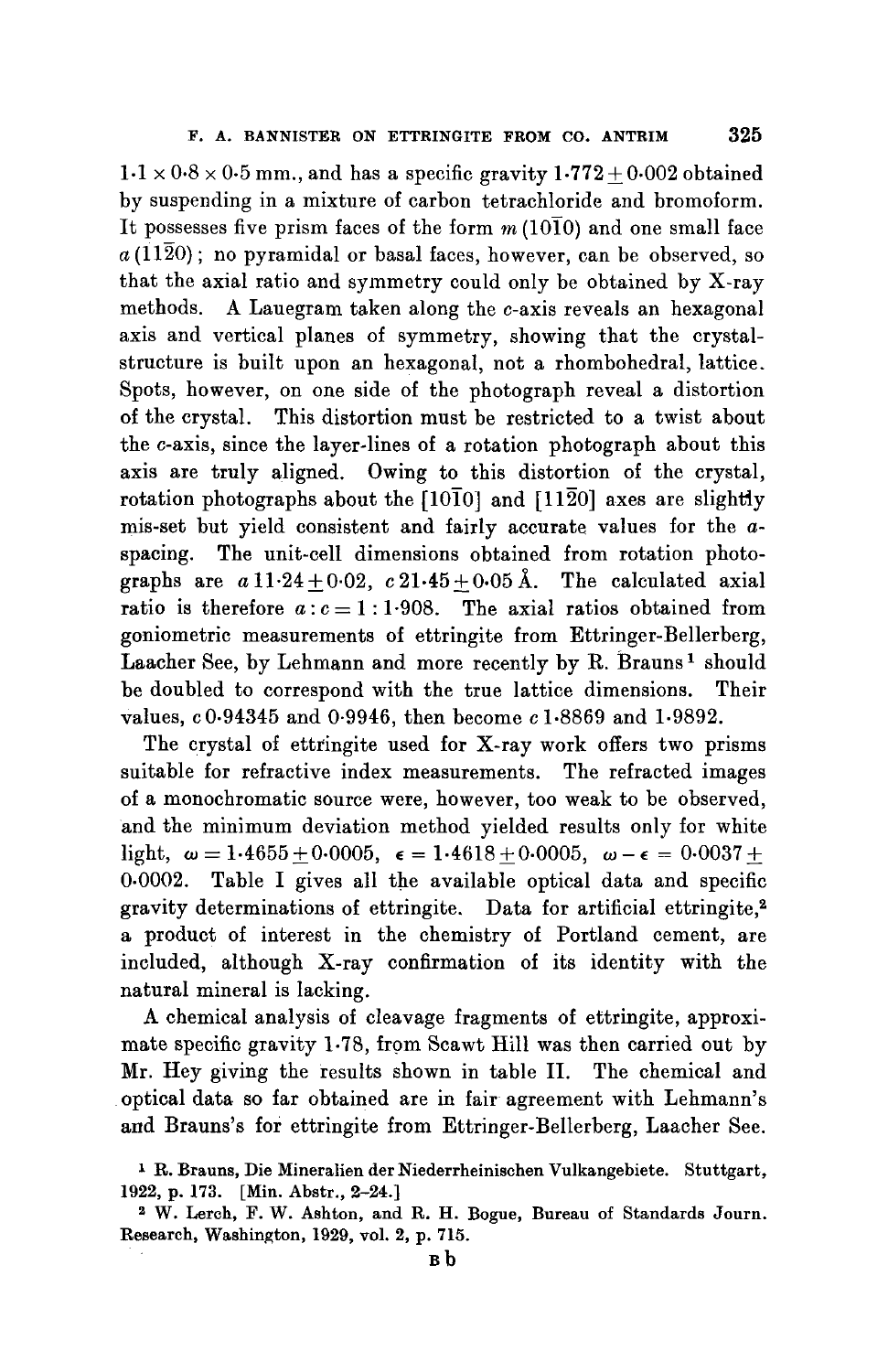Tilley's identification of the Seawt Hill ettringite was finally placed beyond doubt by X-ray methods. Fortunately a specimen labelled ettringite, Winfeld stream, Ettringer-Bellerberg, from J. Lehmann's private collection has been preserved in the Mineral Department of the British Museum. Several cavities in the matrix of this specimen

TABLE I. Optical data for ettringite.

|                   |          |        | Refractive indices | <b>Birefringence</b>    | Specific<br>gravity. | Locality.  |  |
|-------------------|----------|--------|--------------------|-------------------------|----------------------|------------|--|
|                   |          | ω.     | $\epsilon$ .       | $\omega$ - $\epsilon$ . |                      |            |  |
| ${\tt Bannister}$ |          | 1.4655 | 1.4618             | 0.0037                  | 1.772                | Scawt Hill |  |
| Brauns*           |          | 1-4661 | 1.4612             | 0.0049                  | 1.791                | Ettringen  |  |
| Lehmann           | $\cdots$ |        |                    |                         | 1.7504               | Ettringen  |  |
| Lerch, et al.     |          | 1.464  | 1.458              | 0.006                   | $1.48 +$             | Artificial |  |

\* Values for sodium light; Brauns (1922) also gives  $\omega$  red 1.4642,  $\epsilon$  red 1.4590; w green 1.4726, c green 1.4673.

~" Probably a misprint for 1.78.

are lined with minute crystals in various stages of alteration, Most of them are coated with a white opaque substance, and only a prolonged search revealed a few perfectly clear prisms with negative elongation and refractive indices less than olive-oil. The fresh crystals show the forms<sup>1</sup> (10<sup>10</sup>) and (10<sup>11</sup>) or (10<sup>1</sup>0) and (10<sup>1</sup>2), and one of these yielded a rotation photograph about the c-axis

TABLE IL Chemical analysis of ettringite (0-2073 gram) from Scawt Hill, Co. Antrim.

|                             |           | Percentages. |       |                                           | Mol. parts. Oxygen $\%$ Calc. comp. $\%$ * |
|-----------------------------|-----------|--------------|-------|-------------------------------------------|--------------------------------------------|
| CaO                         | $\cdots$  | 26.6         | 0.474 | 7.59                                      | $26 - 81$                                  |
| $\mathrm{Al}_3\mathrm{O}_3$ | $\cdots$  | 7.0          | 0.069 | $3 - 30$                                  | $8 - 12$                                   |
| SO <sub>3</sub>             | $\ddotsc$ | 18.8         | 0.235 | 11.27                                     | 19.14                                      |
| $_{\rm CO}$                 | $\cdots$  | 0.8          | 0.018 | 0.58                                      |                                            |
| H <sub>2</sub> O            | $\ddotsc$ | $46 - 3$     | 2.57  | $41-12$                                   | 45.93                                      |
| Total                       | $\ddotsc$ | $99 - 5$     |       | 63.86                                     | 100.00                                     |
|                             |           | .            |       | $\sim$ $\sim$ $\sim$ $\sim$ $\sim$ $\sim$ | $\sim$ $\sim$ $\sim$                       |

\* Calculated for the formula  $6CaO.Al_2O_3.3SO_3.32H_2O.$ 

identical with that of the Scawt Hill crystal. Rotation photographs of the altered crystals do not show the characteristic ettringite pattern but broad faint spots due to an oriented pseudomorph of grainsize less than  $1 \times 10^{-6}$  mm.; the c-spacing is approximately 11 Å. These have refractive indices near to xylol. Larsen's values  $\epsilon$  1.474,  $\omega$  1.488 were probably obtained on similarly altered material. Possibly Brauns's axial ratio, which is considerably higher than

<sup>1</sup> The recorded forms for ettringite are c (0001), m (10 $\overline{10}$ ), r (10 $\overline{11}$ ), p (10 $\overline{12}$ ), and  $o$  (1014)  $[a : c = 1 : 1.908]$ ; the form r was first noted by R. Brauns (1922).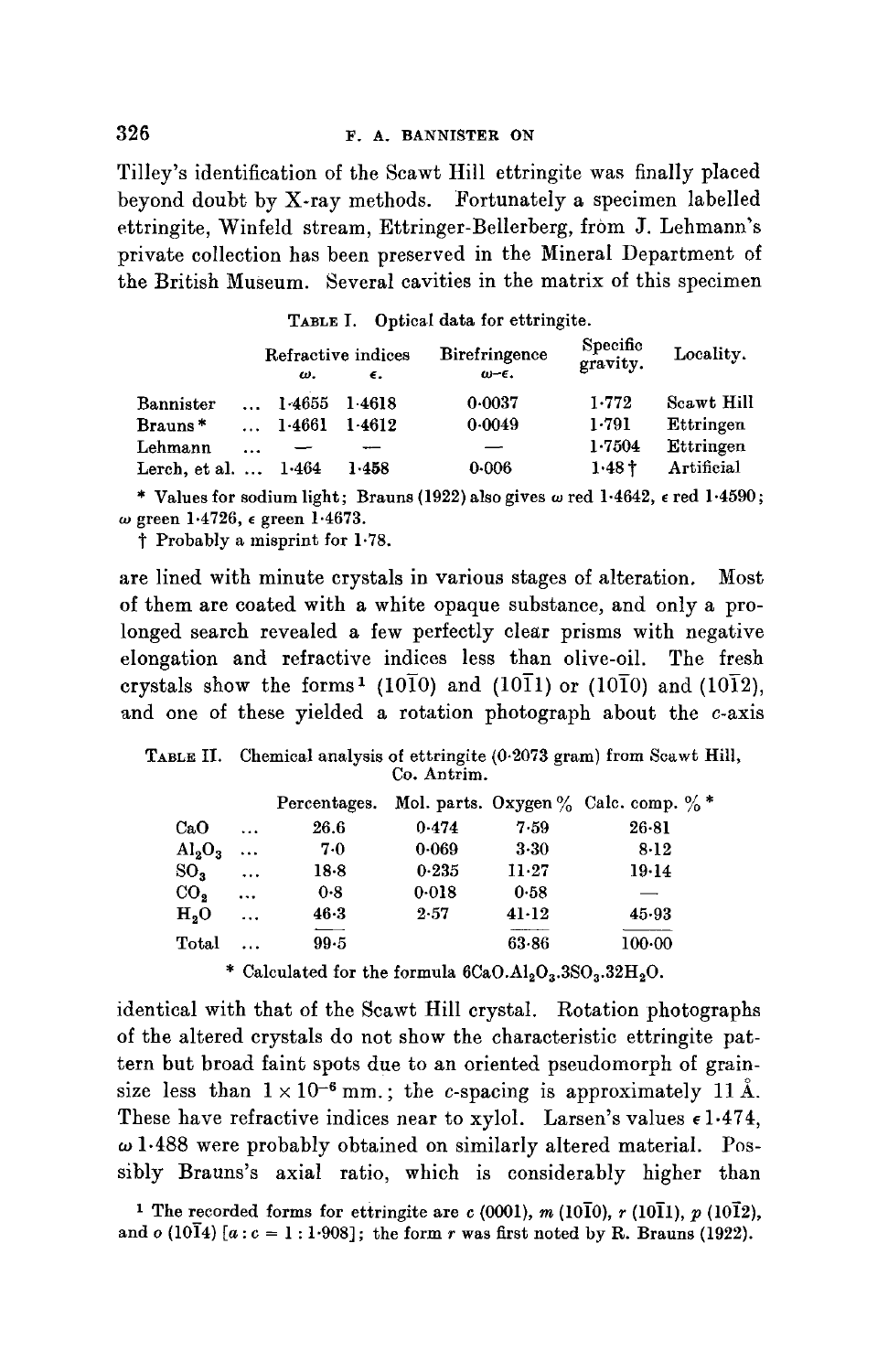Lehmann's and the X-ray value, was also deduced from measurements on slightly altered crystals.

Having established the identity of ettringite from Scawt Hill with fresh ettringite from the original locality, it is possible to employ Mr. Hey's analysis together with the specific gravity and X-ray data to seek a more correct chemical formula for the mineral than has hitherto been possible. Proceeding in the usual way, the number of oxygen atoms per unit cell (excluding the water content) is 36. Thence the number of atoms of calcium, aluminium, sulphur, and

TABLE III. Atomic contents of the unit cell of ettringite.

|               |           |                        | Ca.           | Al.     | <b>S.</b> | C.                       | н.       |
|---------------|-----------|------------------------|---------------|---------|-----------|--------------------------|----------|
| ${\rm HeV}$   | $\cdots$  | $\ddotsc$              | $\ldots$ 12.0 | 3.5     | $6-0$     | 0.5                      | $65 - 1$ |
| <b>Brauns</b> | $\cdots$  | $\cdots$               | $\ldots$ 12.0 | 4.6     | $5 - 7$   |                          | $62-6$   |
| Lehmann       | $\cdots$  | $\cdots$               | $\ldots$ 12.2 | $3 - 8$ | 6.0       | $\overline{\phantom{0}}$ | 63.9     |
| Moses         | $\ddotsc$ | $\cdots$               | $\ldots$ 12.0 | 4.0     | 6.0       | $\overline{\phantom{0}}$ | $62-3$   |
| Artificial *  | $\cdots$  | $\ldots$ $\ldots$ 11.7 |               | 4.74    | 5-75      |                          | $62 - 6$ |

\* Analysis performed in the chemistry division of the Bureau of Standards, Washington.

hydrogen in the unit cell of ettringite from Seawt Hill can be calculated. All the available chemical analyses of ettringite have also been recalculated assuming 36 oxygen atoms per unit cell (excluding the water content}, table III. Moses has recorded a mineral he identified with ettringite from Tombstone, Arizona.<sup>1</sup> He gives no optical data, and his values of specific gravity 1.37 and 1.55 were perhaps determined on impure material. A specimen of so-called ettringite from Tombstone, Arizona, in the mineral collection of the British Museum has been identified by X-ray and optical methods with halotriehite. Moses's chemical analysis, however, has been ineluded in the present study, and leads to values in agreement with those for ettringite from Ettringen and Seawt Hill. In reviewing the data of table III it must be remembered that no analysis has yet been made on more than 0.4 gram of this rare mineral, so that only round number agreement can be expected. It may, however, be safely concluded that the unit cell of ettringite contains  $12CaO.2Al<sub>2</sub>O<sub>3</sub>$ .6SO<sub>3</sub> and probably 64H<sub>2</sub>O when fully hydrated.

When a rock-slice containing ettringite from Seawt Hill is mounted in Canada balsam and not heated above  $110^{\circ}$ C. the mean refractive index rises to 1,50 and the material becomes uniaxial positive. The reaction is reversible providing the material is left in moist air

<sup>&</sup>lt;sup>1</sup> A. J. Moses, Amer. Journ. Sci., 1893, ser. 3, vol. 45, p. 489.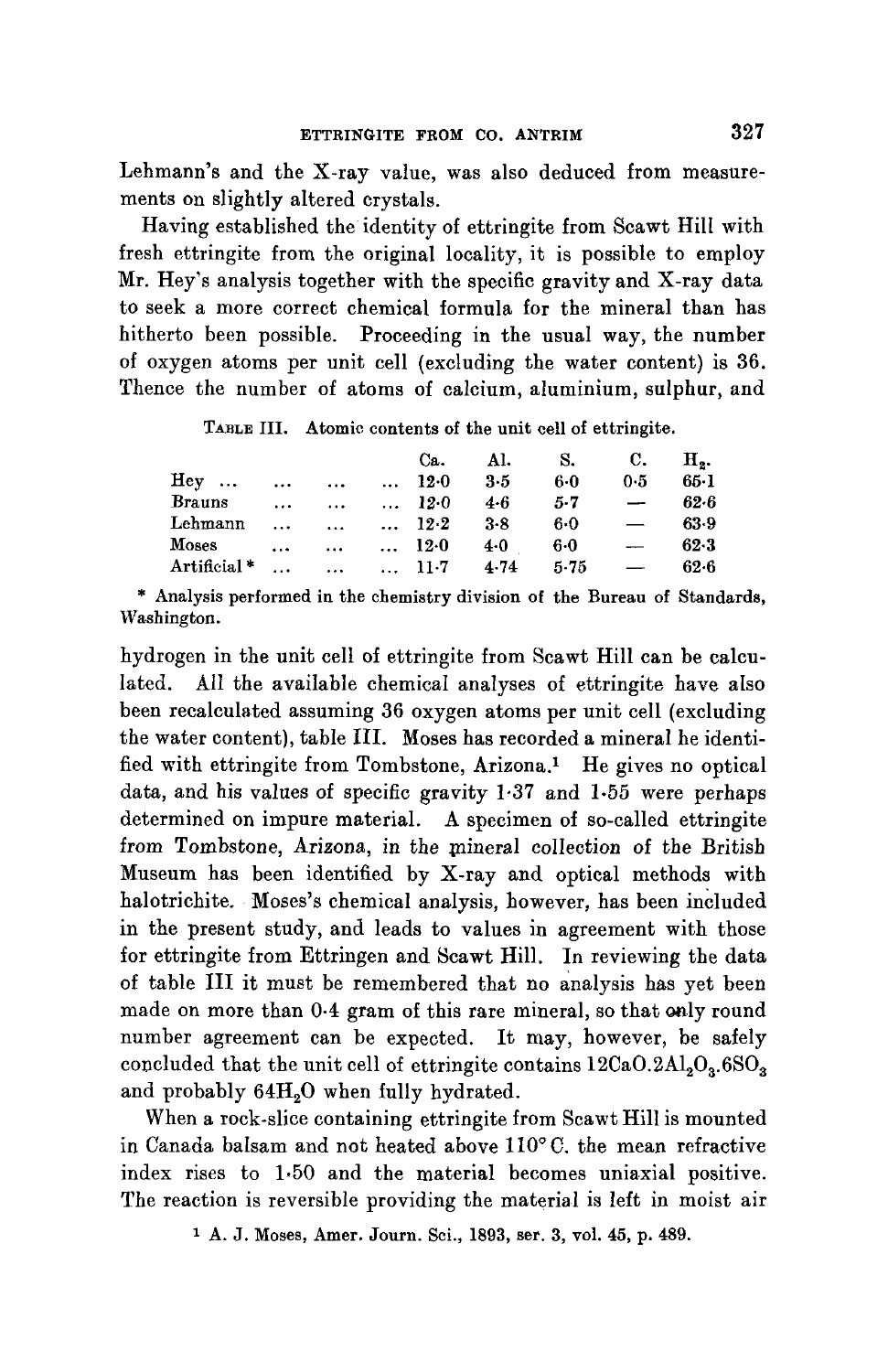for a sutficiently long period. Lerch, Ashton, and Bogue have followed the dehydration of artificial ettringite and found that the change of optic sign accompanies a change in composition from  $6CaO.A1_2(3.3S0_3.31H_2O$  to  $6CaO.A1_2O_3.3SO_3.7H_2O$ . Table IV shows the calculated percentage of the water lost by ettringite heated to  $110$ °C. and at a red-heat, assuming that fully hydrated ettringite contains 64 molecules of water per unit cell and that dehydration at  $110^{\circ}$  C. results in a loss of 48 molecules. The experimental values of Lehmann and Moses are in fair agreement.

|                            |             |          |              | TABLE IV. Dehydration of ettringite. |         |           |
|----------------------------|-------------|----------|--------------|--------------------------------------|---------|-----------|
|                            |             |          | Theoretical. | Lehmann.                             | Moses.  |           |
|                            |             |          |              |                                      | (a)     | (b)       |
| $\%$ Loss at $110^{\circ}$ |             | $\cdots$ | $34 - 4$     |                                      | 34.53   | $32 - 68$ |
| , ,                        | $120^\circ$ | $\cdots$ |              | 33                                   |         |           |
| .55                        | $150^\circ$ |          |              | 34                                   |         |           |
| ,,                         | $200^\circ$ |          |              | 36                                   |         |           |
| ,,                         | Red-heat    |          | 45.9         | 45.8                                 | $45-41$ | 48-44     |

Single crystals of ettringite which have been dehydrated at  $110^{\circ}$  C. do not yield the distinct X-ray pattern characteristic of the untreated mineral. The diffraction spots are diffuse, showing that the grainsize of the material must be less than  $1 \times 10^{-6}$  mm. The original ettringite has dehydrated to an oriented pseudomorph with approximate cell sides  $a\,8.4$ ,  $c\,10.21$  Å. and space-group  $C6/mmc$ . Thus the c-axis is approximately halved. The odd layer-lines of a rotation photograph of ettringite about the c-axis are weak, so that dehydration corresponds to a sideways shrinkage of the lattice but very little change along the c-axis. It should be noted that the altered crystals of ettringite from Ettringen are not identical with dehydrated ettringite. Neither the optical sign nor the X-ray patterns are the same.

The rotation photograph of ettringite reproduced in plate x is a good example of arrangement of diffraction spots in row-lines as well as layer-lines, and was readily indexed. The missing spectra are oi the type  $(h h \overline{2h} l)$  when l is odd, and a photograph about the a-axis reveal that odd orders of  $(000 l)$  are also missing. Assuming the presence of a plane of symmetry parallel to (0001) the space-group is therefore  $C6/mmc = D_{4h}^6$ . The contents of the unit cell, a 11.24,  $c$  21.45 Å., are shown from table III to be  $12CaO.2Al_2O_3.6SO_3.64H_2O.$ It is natural to assume that the crystal-structure of ettringite will contain  $SO_4$  groups, and that the aluminium atoms will be enclosed in octahedral groups  $Al(OH)_{e}$ . The structural formula of ettringite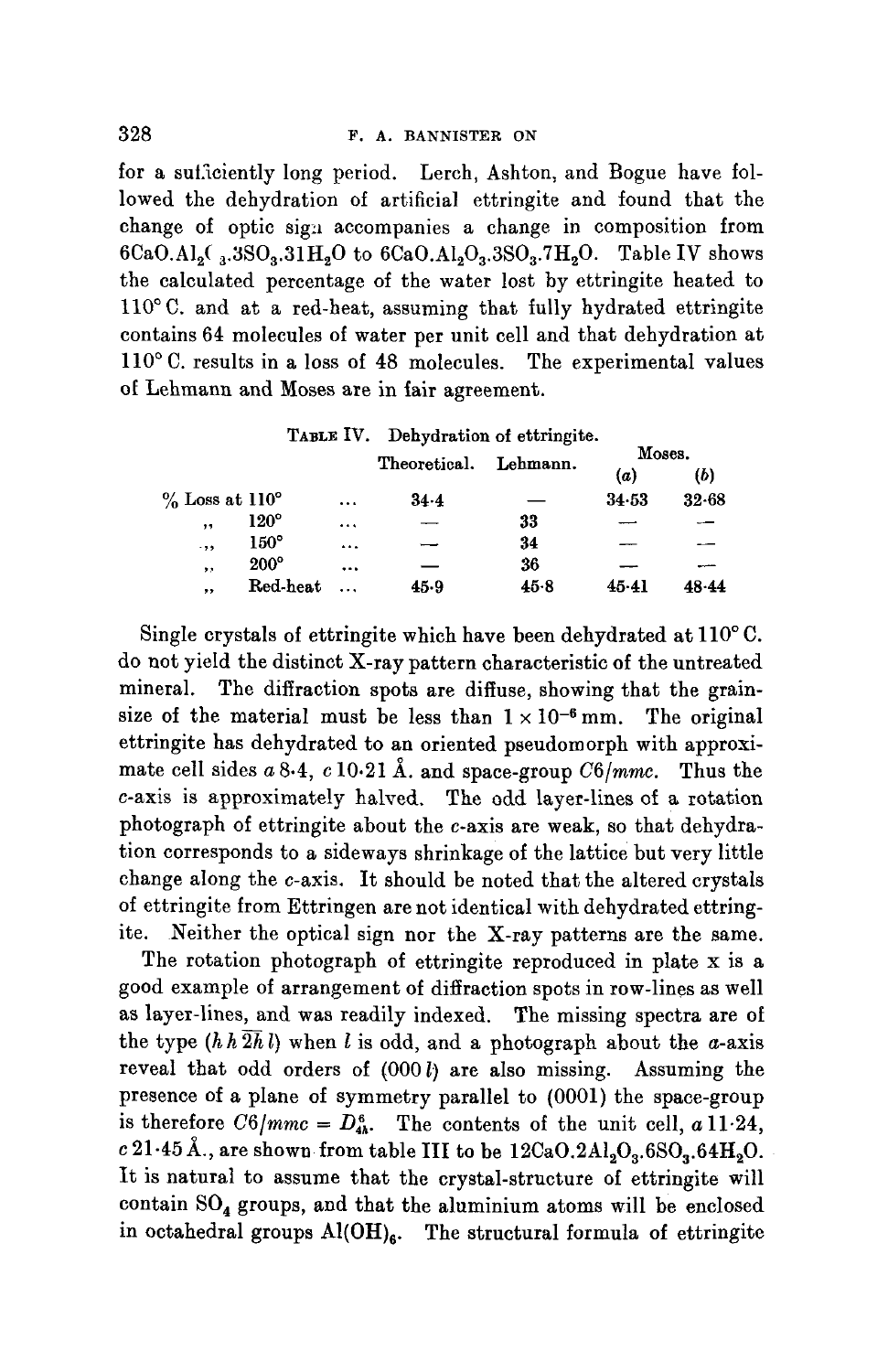would then be written  $Ca_{12}Al_4(OH)_{24}(SO_4)_6.52H_2O$ . Mr. Bernal has proposed a structure of ' zeolitic' type for ettringite based upon the space-group  $C6/mmc$ . Approximate atomic co-ordinates have been suggested for all the atoms compatible with their ionic radii and 48 water molecules are located in the channels parallel to the c-axis [0001]. Such a structure on dehydration would change to  $Ca_{12}Al_4(OH)_{24}(SO_4)_6.4H_2O$ , the zeolitic channels would collapse sideways, but the structure would preserve essentially the same pattern along the  $c$ -axis. Preliminary calculations of structure-factors for diffractions of the type (000l) and  $(h h 2h/0)$  are not, however, in satisfactory agreement with the observed intensities, suggesting that the contributions of the zeolitic water molecules cannot be neglected. It is hoped to carry out shortly a more rigorous X-ray analysis of ettringite by the Weissenberg method. When this is completed a more detailed discussion of the structure will be given.

## EXPLANATION OF PLATE X.

Rotation photograph of a crystal of ettringite from Scawt Hill, Co. Antrim, about the  $c$  [0001] axis (set horizontally on the page); taken with filtered copper radiation  $\lambda = 1.539 \text{ Å}$ ., and with a cylindrical camera, diameter 6.04 cm. Actual size. Note the regular arrangement of spots in vertical rows and horizontal lines.

A portion of this photograph was reproduced for the first time in Sir W. H. Bragg and W. L. Bragg, The Crystalline State, London, 1933, vol. 1, plate IV facing page 30.